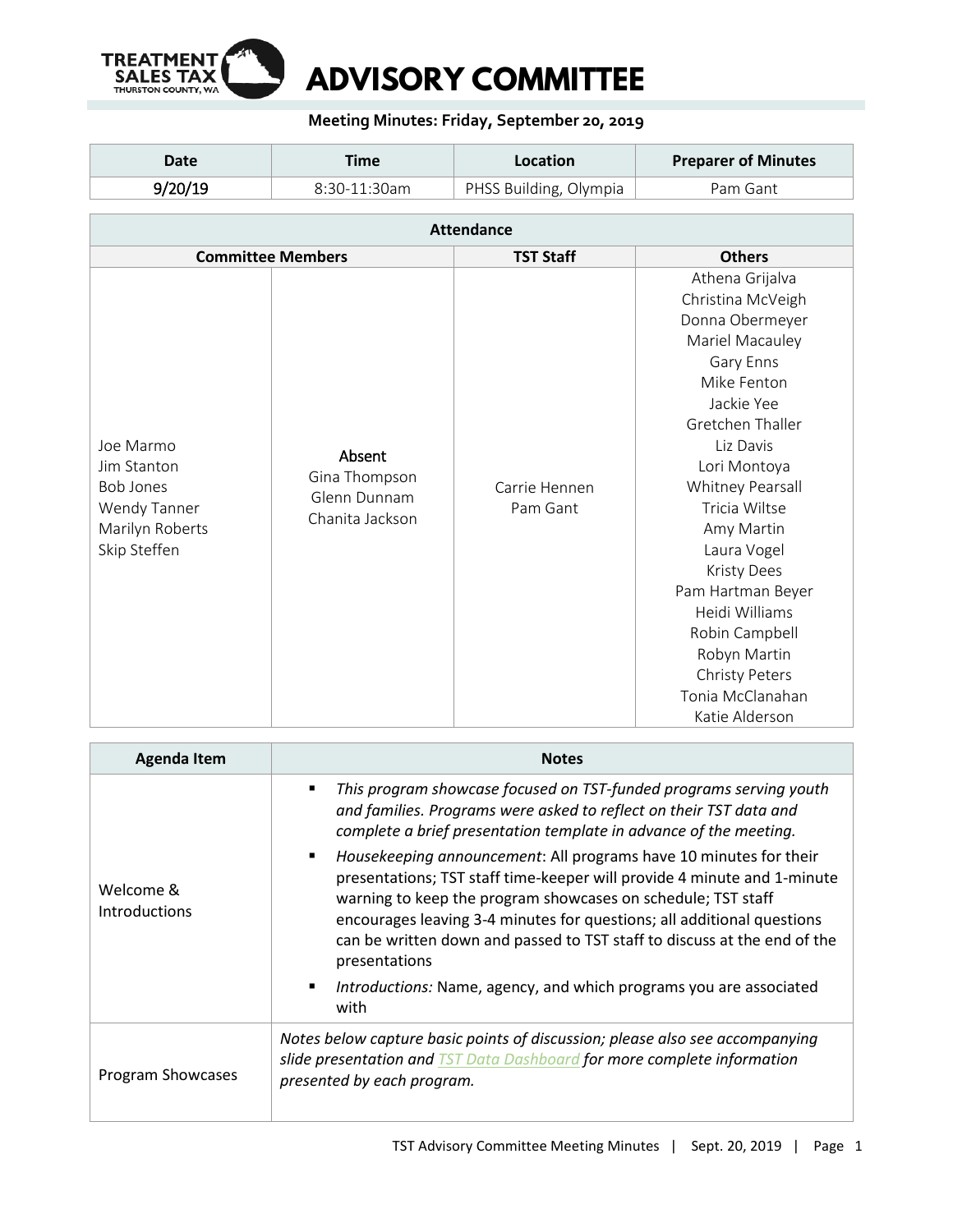

| <b>Agenda Item</b> | <b>Notes</b>                                                                                                                                                                                                                                                                                                                                     |  |
|--------------------|--------------------------------------------------------------------------------------------------------------------------------------------------------------------------------------------------------------------------------------------------------------------------------------------------------------------------------------------------|--|
|                    | Wraparound with Intensive Services, Heidi & Athena                                                                                                                                                                                                                                                                                               |  |
|                    | Program has grown 3x larger in the last few years to due to high need for<br>٠<br>program in the community; there is a one-year waitlist for non-Medicaid<br>youth (182 youth served YTD 2019, including Medicaid youth)                                                                                                                         |  |
|                    | TST helps pay for non-Medicaid eligible youth to enroll in Thurston<br>$\blacksquare$<br>County (6 slots total)                                                                                                                                                                                                                                  |  |
|                    | Team-based planning processes with therapist, psychiatrist, family<br>٠<br>members, youth, certified peer counselors, and more-help and support<br>family and the youth in their own goals for the program                                                                                                                                       |  |
|                    | Children's Mobile Crisis, Heidi                                                                                                                                                                                                                                                                                                                  |  |
|                    | Crisis responders respond within 2 hours to crisis<br>٠                                                                                                                                                                                                                                                                                          |  |
|                    | 37% of youth served YTD have been non-Medicaid eligible (142 youth<br>٠<br>served in Q2-2019 alone)                                                                                                                                                                                                                                              |  |
|                    | A lot of youth seen through mobile crisis have not had any behavioral<br>٠<br>health services prior to crisis services and are referred to treatment<br>services as deemed appropriate (72% successful exit rate in Q2 includes<br>youth who transfer to a treatment provider or complete stabilization<br>services with the mobile crisis team) |  |
|                    | Transition to Managed Care Organizations (MCO) may change the<br>٠<br>reimbursement rate for crisis stabilization services for up to 14 days of<br>care                                                                                                                                                                                          |  |
|                    | Steps to Wellness, Athena & Christina                                                                                                                                                                                                                                                                                                            |  |
|                    | Services include immediate crisis intervention and consultation for youth<br>٠<br>at Rosie's Place (drop-in shelter) with therapist; therapist creates a safe<br>place and primary concern is youth safety                                                                                                                                       |  |
|                    | Program cannot currently bill Medicaid because services offered are<br>٠<br>considered engagement and outreach services                                                                                                                                                                                                                          |  |
|                    | Program presented as a vital connection/service to reduce the youth<br>homelessness population                                                                                                                                                                                                                                                   |  |
|                    | Therapist helps de-escalate youth interactions with law enforcement by<br>٠<br>providing advocacy and working with Olympia Police Department Crisis<br>Response Unit                                                                                                                                                                             |  |
|                    | Capacity and number served is largely dependent on the time of year, as<br>٠<br>cold weather increases the number of youths at the shelter and warmer<br>weather decreases the number of youth at the shelter (Q1-38 youth<br>served, Q2-23 youth served)                                                                                        |  |
|                    | Youth Outpatient Treatment, Jackie & Amy                                                                                                                                                                                                                                                                                                         |  |
|                    | Program receives referrals from many places in the community,<br>٠<br>including Juvenile Court (and detention), community providers, schools,<br>parents, and self-referrals by youth                                                                                                                                                            |  |
|                    | There has been an increase in the number of middle school youth (11-12<br>٠<br>years old) accessing substance use services in 2018                                                                                                                                                                                                               |  |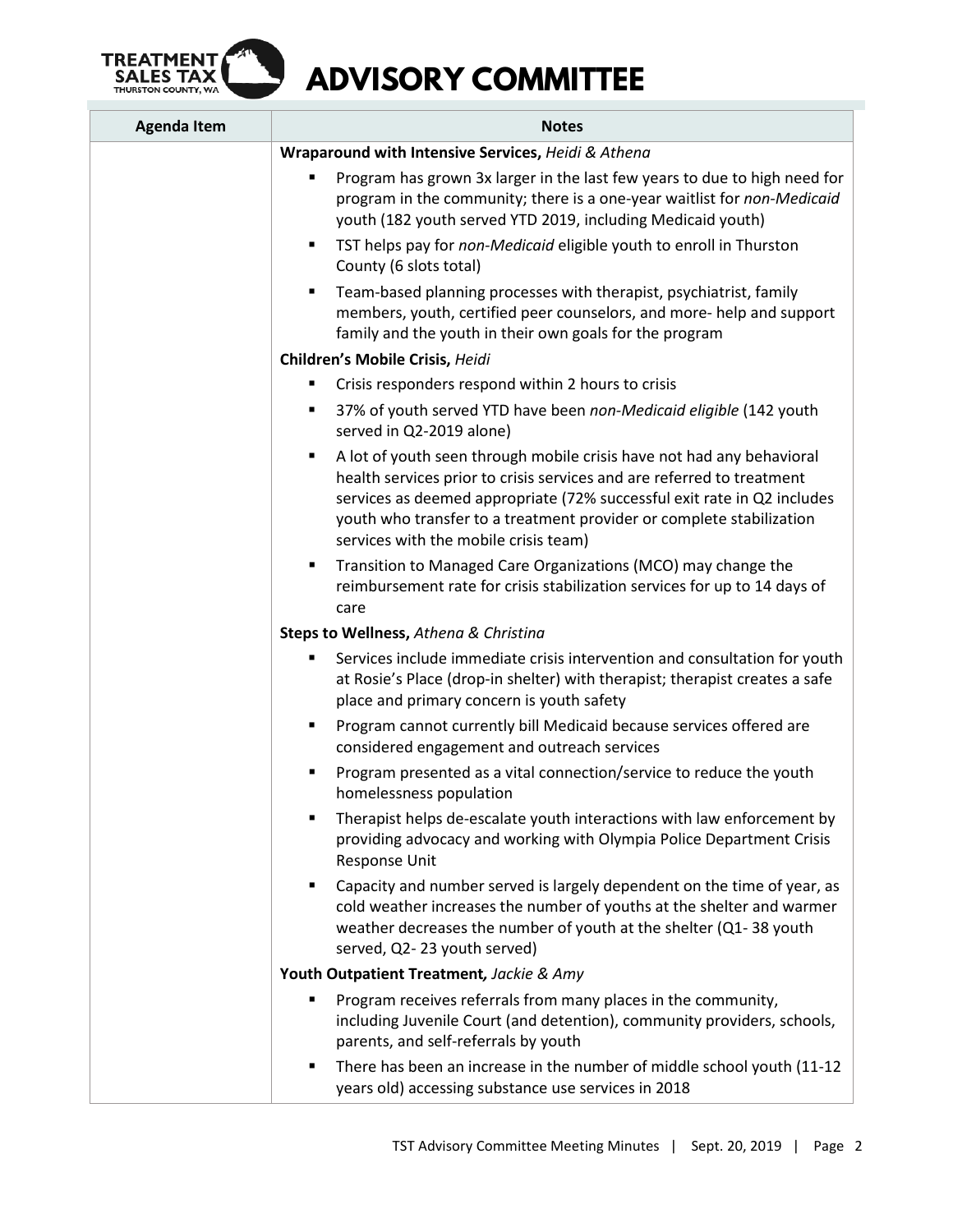

| <b>Agenda Item</b> | <b>Notes</b>                                                                                                                                                                                                                                                      |
|--------------------|-------------------------------------------------------------------------------------------------------------------------------------------------------------------------------------------------------------------------------------------------------------------|
|                    | Tobacco use and vaping has increased among youth; program is trying to<br>П<br>create an intervention focused on vaping only<br>35% of youth served are non-Medicaid eligible (158 youth in Q2-2019)<br>٠                                                         |
|                    | Upcoming challenges include changes to discipline protocol at schools<br>٠<br>and possible funding changes <i>inside</i> detention after MCO transition                                                                                                           |
|                    | <b>Multisystemic Therapy, Tricia</b>                                                                                                                                                                                                                              |
|                    | MST program has 35 years of research to guide practice and changes to<br>٠<br>programming and serves youth ages 12-17 years old                                                                                                                                   |
|                    | Program provides individualized treatment and treatment can take 3-5<br>٠<br>months                                                                                                                                                                               |
|                    | Between January 2016 and Sept 2019, 41% of youth had substance use<br>٠<br>as a goal upon entering MST (72/177) and 87.5% of those youth saw a<br>reduction in substance use after program completion (UW follow-up<br>survey).                                   |
|                    | 18% of youth are non-Medicaid eligible that are served by MST (46 youth<br>٠<br>served in first six months of 2019)                                                                                                                                               |
|                    | Nurse Family Partnership, Gretchen & Liz                                                                                                                                                                                                                          |
|                    | Clients engaged through NFP are extremely reluctant to engage in<br>behavioral health treatment due to trauma and previous experiences-<br>nurses actively work to encourage clients to receive counseling services                                               |
|                    | Program currently has a substantial waitlist<br>٠                                                                                                                                                                                                                 |
|                    | Program has difficulty finding behavioral health treatment availability<br>٠<br>when client is ready to engage with treatment                                                                                                                                     |
|                    | Increased successful exit rate in Q2 possibly attributed to the quality<br>٠<br>assurance initiatives by the program (93% in Q2 up from 62% in Q1 and<br>68% in 2018-Q4)                                                                                          |
|                    | Juvenile Court & Detention Transitions, Athena & Mariel                                                                                                                                                                                                           |
|                    | JCDT program provides brief mental health assessments (CANS, ASAM)<br>and referrals to behavioral health treatment for youth in Thurston<br>County detention                                                                                                      |
|                    | Program operates at the very early stages of coordination of care                                                                                                                                                                                                 |
|                    | Recent challenges include increased special population youth (such as<br>٠<br>autism and traumatic brain injuries) and decreased number of youths<br>detained in detention (through legislative changes and seasonal changes<br>when school is in/out of session) |
|                    | Program staff provides a warm hand-off to treatment providers, which<br>п<br>may contribute to the high engagement with treatment rate (100% in<br>Q2, 67% in Q1, and 78% in 2018-Q4)                                                                             |
|                    | Juvenile Justice Behavioral Health Alternative, Mike, Genevieve, Robyn                                                                                                                                                                                            |
|                    | Program has been running for two years now; program staff are still<br>working on protocol/structure, connections to community and referrals,<br>and sustainability through reflective evaluation and consultation                                                |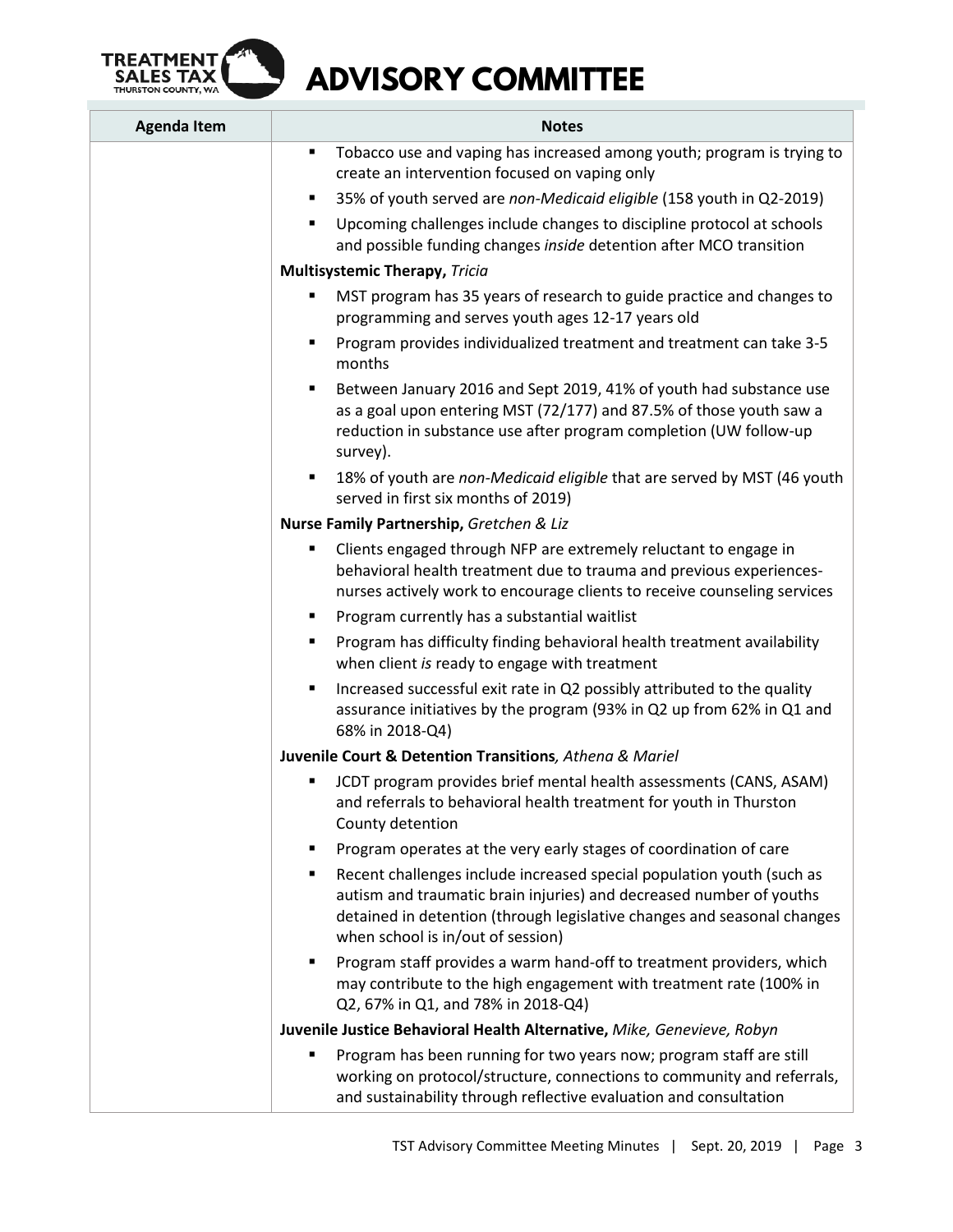

| <b>Agenda Item</b> | <b>Notes</b>                                                                                                                                                                                                                                                                                                                                                                            |  |
|--------------------|-----------------------------------------------------------------------------------------------------------------------------------------------------------------------------------------------------------------------------------------------------------------------------------------------------------------------------------------------------------------------------------------|--|
|                    | Staff are extremely hands-on to encourage engagement and treatment<br>٠<br>follow-up with youth and family; program tries not to "terminate" any<br>youth from the program, but instead works to find solutions and flexible<br>strategies (graduation rate 100% in first six months of 2019, only two<br>youth terminated in the last 2 years)                                         |  |
|                    | There has been a significant reduction in the criminal caseload over the<br>٠.<br>last two years, but the type of cases and youth are often more complex<br>and very different from one another, requiring further flexibility in<br>services and programing offered.                                                                                                                   |  |
|                    | All youth are assessed pre- and post- participation (at exit) for mental<br>٠<br>health and substance use improvement (100% improvement for mental<br>health in all youth in the last year, 75% reduction in substance use in all<br>youth in the last year)                                                                                                                            |  |
|                    | Equine-Assisted Youth Peer Support, Mike & Kristy                                                                                                                                                                                                                                                                                                                                       |  |
|                    | Previously a TST-community grant program transferred to a Juvenile<br>٠<br>Court contract                                                                                                                                                                                                                                                                                               |  |
|                    | Program offers a 6-week recovery support with peer counselors and<br>٠<br>support; youth engage in highly metaphorical lessons during<br>horsemanship training                                                                                                                                                                                                                          |  |
|                    | Changes in the intensity of youth backgrounds may affect the data<br>(program initially started with only youth with civil cases, but now youth<br>with criminal cases are also participate in this program)- individual<br>outcome measures have decreased improvement rates since program<br>inception (anxiety, mood disturbance, crime/delinquency, substance<br>use, suicide risk) |  |
|                    | Possible interrater reliability concerns with pre-CANS (to determine<br>٠<br>eligibility, conducted by the JCDT program) and post-CANS (conducted 5-<br>weeks after youth begins the EAYPS program)                                                                                                                                                                                     |  |
|                    | Domestic Violence Case Coordinator, Katie                                                                                                                                                                                                                                                                                                                                               |  |
|                    | Case coordinator monitors the treatment requirements and engagement<br>٠<br>of clients with domestic violence cases (specifically monitors substance<br>use and mental health treatment)- cases are civil, not criminal                                                                                                                                                                 |  |
|                    | DV treatment is not funded by health insurance companies (or TST),<br>٠<br>making it difficult for clients to engage in their court ordered treatment                                                                                                                                                                                                                                   |  |
|                    | Data collection and reporting for TST began in Q1 of 2019 and has yet to<br>٠<br>show trends to comment on; however, 21 TST-eligible clients were<br>served on the caseload in Q2 alone                                                                                                                                                                                                 |  |
|                    | Family Recovery Court, Laura & Robyn                                                                                                                                                                                                                                                                                                                                                    |  |
|                    | FRC is a voluntary specialty court specifically for parents with substance<br>٠<br>use/chemical dependency needs; participation can be 12-18 months and<br>each participant receive extremely intensive case coordination and<br>management                                                                                                                                             |  |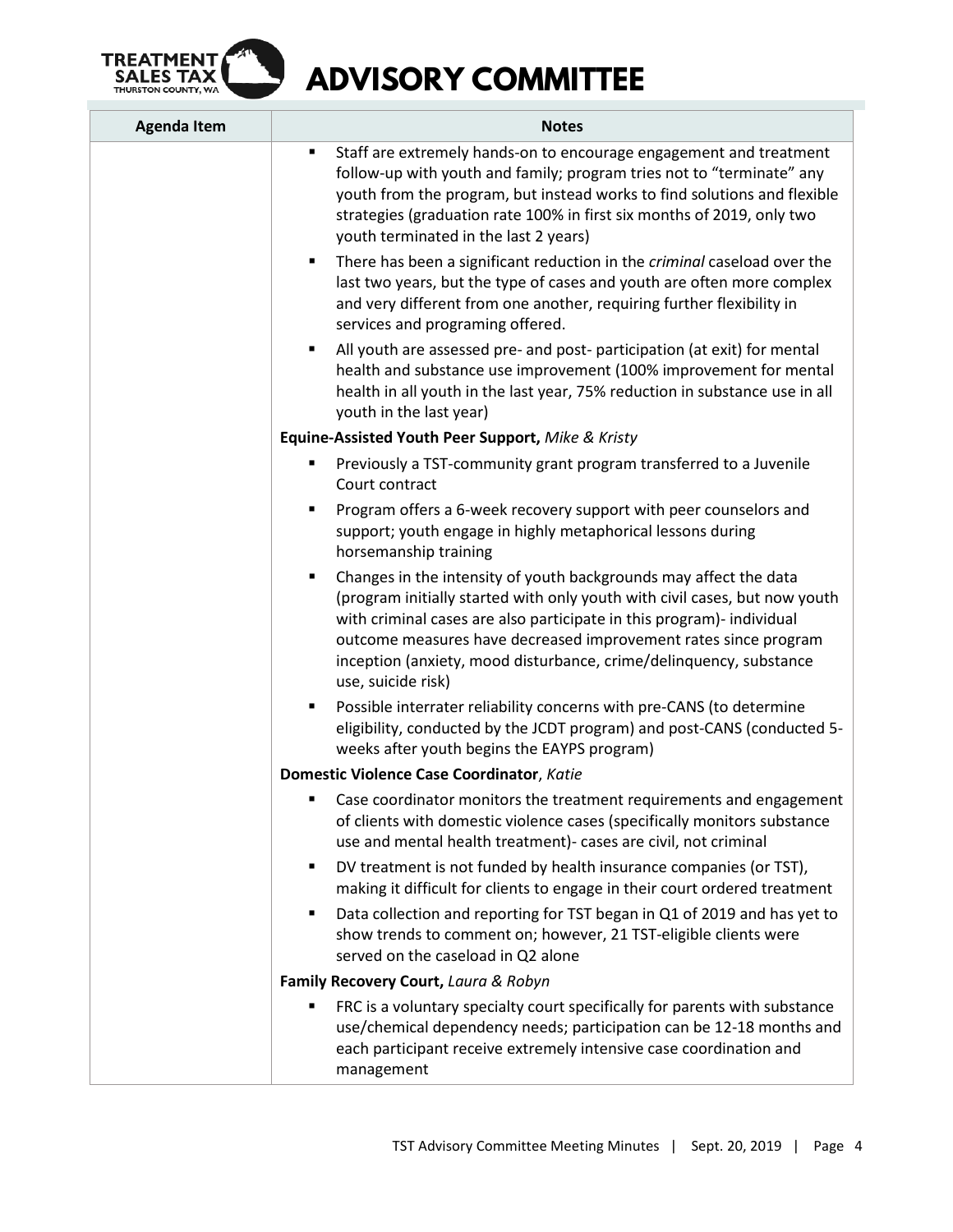

| <b>Agenda Item</b>        | <b>Notes</b>                                                                                                                                                                                                                                                           |  |
|---------------------------|------------------------------------------------------------------------------------------------------------------------------------------------------------------------------------------------------------------------------------------------------------------------|--|
|                           | Program helps coordinate education, counseling, transportation,<br>٠<br>employment assistance, and other services necessary to help achieve<br>reunification with children                                                                                             |  |
|                           | Participants come from trauma-intensive backgrounds and the program<br>п<br>is incorporating more trauma-informed policies, languages, and lens to<br>their program such as strength-based or sensitive language (e.g.,<br>"discharged" rather than "terminated")      |  |
|                           | Current challenges include adequate/appropriate housing, low<br>٠<br>enrollment rate for fathers, and the program nearing capacity (which<br>may result in a waitlist)                                                                                                 |  |
|                           | <b>Vaping</b>                                                                                                                                                                                                                                                          |  |
|                           | Gretchen and Liz presented the current Public Health & Social Services<br>Department approaches to address vaping prevention and the health<br>effects of vaping                                                                                                       |  |
|                           | Non-Medicaid youth: Access to care, wait times, MCO transition                                                                                                                                                                                                         |  |
|                           | Programs that serve non-Medicaid eligible youth need to further analyze<br>Ξ<br>their funding allocations going forward to address the need                                                                                                                            |  |
|                           | Positions within programs that provide coordination, outreach, or<br>٠<br>support may not be reimbursed/funded beginning Jan. 1st with the<br>transition to Managed Care Organizations                                                                                 |  |
|                           | Programs need to get together to discuss planning and partnerships to<br>٠<br>smoothly handle the transition to MCO                                                                                                                                                    |  |
|                           | The Behavioral Health Organization is transitioning into an<br>٠<br>Administrative Services Organization (ASO) and the State has mandates<br>about ASO priorities (such as crisis) - this pulls money away from other<br>services such as programs involving detention |  |
| <b>General Discussion</b> | Barriers to access for non-Medicaid youth with private insurance include<br>٠<br>co-pays and other financial hardships for families or specific<br>requirements that are not met                                                                                       |  |
|                           | Addressing this issue would require action by the Office of the<br><b>Insurance Commissioner</b>                                                                                                                                                                       |  |
|                           | Blank Check Exercise (Around the room in 8 minutes): What would you do with<br>\$300,000 for additional programming with TST funds?                                                                                                                                    |  |
|                           | Create programming for clients that are not eligible for NFP                                                                                                                                                                                                           |  |
|                           | Recovery school program<br>٠                                                                                                                                                                                                                                           |  |
|                           | Expand services for non-Medicaid eligible youth, and retain detention<br>٠<br>services                                                                                                                                                                                 |  |
|                           | Add additional drop-in shelter programming and services<br>٠                                                                                                                                                                                                           |  |
|                           | Provide more specialized treatment services that insurance or Medicaid<br>٠<br>do not fund for JJBHA participants; develop more internal youth<br>behavioral health groups for this population (Aggression Replacement<br>Therapy, Step Up)                            |  |
|                           | Fund additional providers to serve more clients in all services<br>٠                                                                                                                                                                                                   |  |